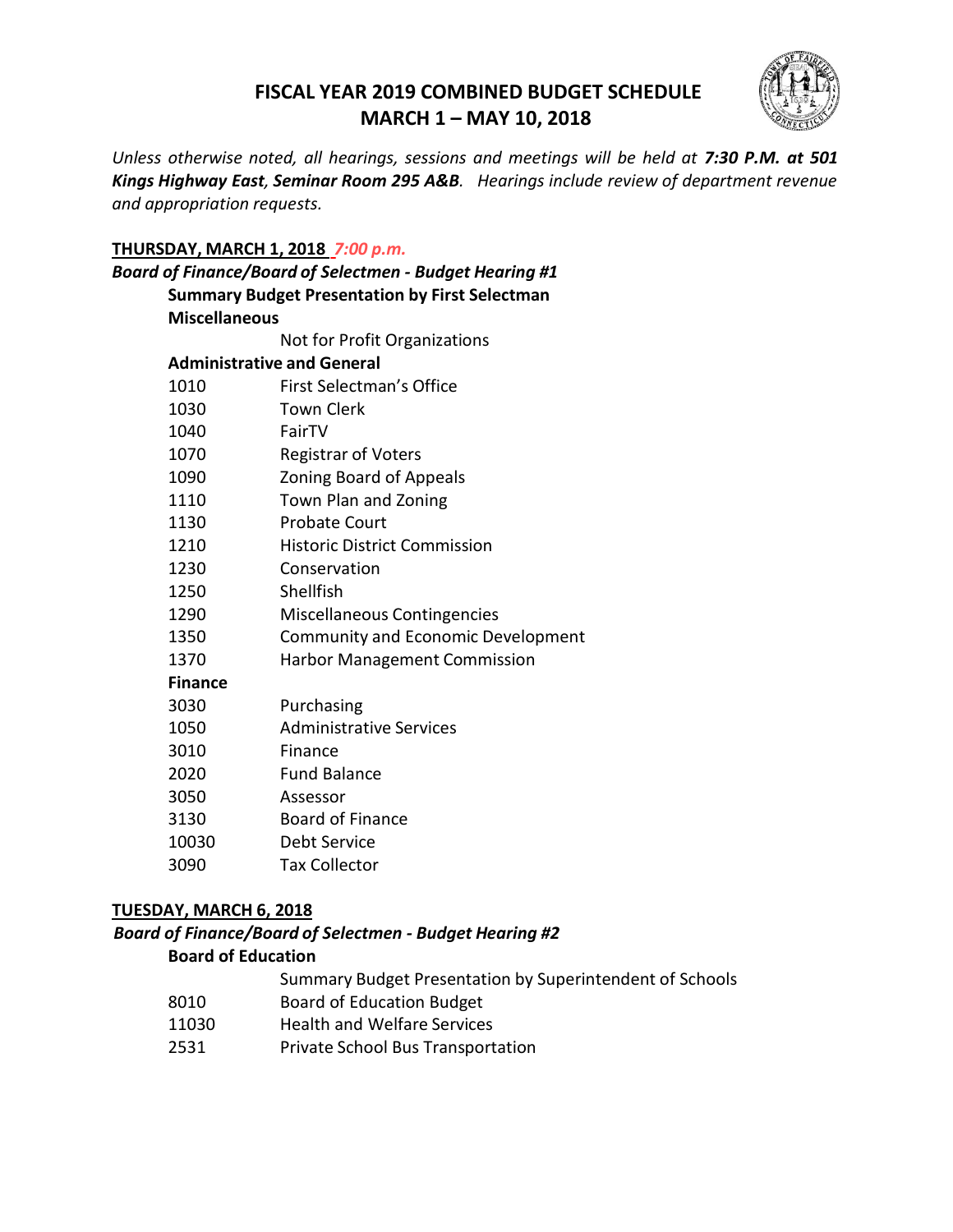# **THURSDAY, MARCH 8, 2018**

### *Board of Finance/Board of Selectmen - Budget Hearing #3*

### **Culture and Recreation**

| Library |
|---------|
|         |

Library-Fairfield Woods Branch

# **Public Works**

Building

- **Health and Welfare**
- Health
- Human and Social Services

# **Culture and Recreation**

| 7030 | <b>Penfield Pavilion Complex</b> |  |
|------|----------------------------------|--|
|      |                                  |  |

- Parks and Recreation
- Waterfront and Marina
- Carl Dickman Golf Course
- H. Smith Richardson Golf Course

# **WEDNESDAY, MARCH 14, 2018**

# *Board of Finance/Board of Selectmen - Budget Hearing #4*

# **Finance**

| 3110                | <b>Information Technology</b> |
|---------------------|-------------------------------|
| <b>Public Works</b> |                               |

- Solid Waste and Recycling
- Public Works Administration
- Public Works Operations
- Engineering
- Street Lighting
- Self-Supporting-WPCA

# **Public Safety**

| Fire                                          |
|-----------------------------------------------|
| <b>Hydrant and Water</b>                      |
| Self-Supporting-Regional Fire Training School |
| <b>Emergency Management</b>                   |
| Police                                        |
| <b>Animal Control</b>                         |
| <b>Emergency Communications</b>               |
|                                               |

# **THURSDAY, MARCH 15, 2018**

# *Board of Finance/Board of Selectmen - Budget Hearing #5*

# **Retiree**

| 1310 | <b>OPEB</b> |
|------|-------------|
|      |             |

Pension

# **Administrative and General**

- Active Employee Benefits (Health and Life)
- Human Resources
	- PMA
	- Peoples' Insurance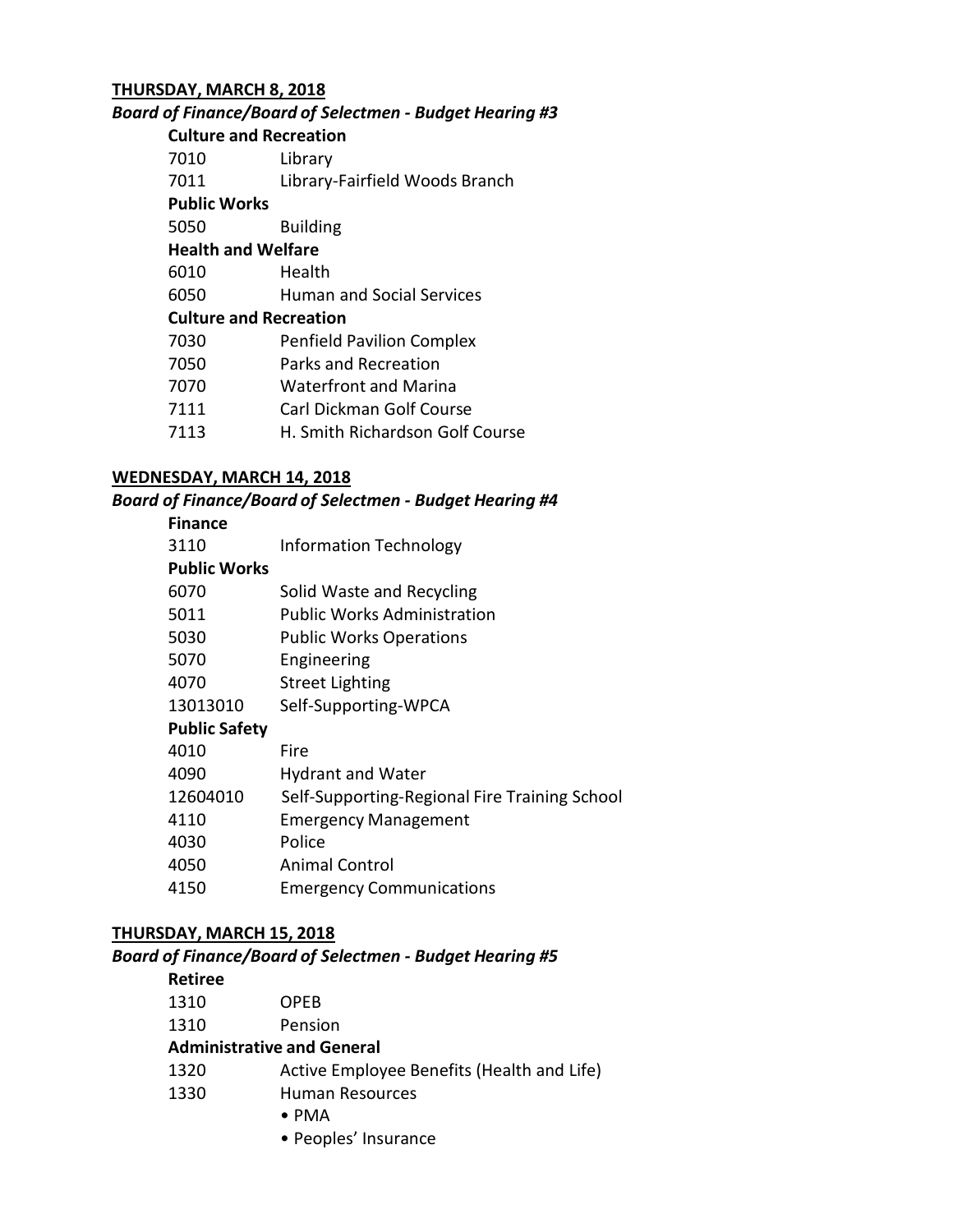- ISF/Risk Management
- Human Resources Administration
- 1270 Legal
- 3150 Unemployment Compensation
- 2010 Contingency

# **MONDAY, MARCH 19, 2018** *Cancelled*

*Board of Finance/Board of Selectmen Potential Snow Day Make Up*

# **WEDNESDAY, MARCH 21, 2018** *Cancelled*

*Board of Finance/Board of Selectmen Potential Snow Day Make Up*

**THURSDAY, MARCH 22, 2018** *Cancelled Board of Finance Potential Snow Day Make Up*

#### **SATURDAY, MARCH 24, 2018** *9:30 a.m. Fairfield Ludlowe High School Auditorium*

*Board of Finance – Annual Budget Comment Open Forum for Fairfield residents, taxpayers or electors* (BOS May Appear Ex Officio)

# **MONDAY, MARCH 26, 2018** *2:00 p.m. Sullivan Independence Hall*

*Board of Selectmen – Public Executive Budget Session – Final Deliberations and Vote* No Public Comment

#### **THURSDAY, MARCH 29, 2018**

**Board of Finance** – Follow up on BOS actions – Voting (TBD) May need Department Heads No Public Comment (BOS May Appear Ex Officio)

# **TUESDAY, APRIL 3, 2018**

**Board of Finance** – Budget Vote – TBD No Public Comment (BOS may Appear Ex Officio)

# **WEDNESDAY, APRIL 4, 2018** *7:00 p.m. Penfield Pavilion*

# *Representative Town Meeting (RTM) - Budget Hearing #6* **Summary Budget Presentation by First Selectman Administrative and General**

- 1330 Human Resources Administration
- 1010 First Selectman's Office
- 1350 Community and Economic Development
- 1320 Active Employee Benefits (Health and Life)
- 1330 Internal Service Fund /Risk Management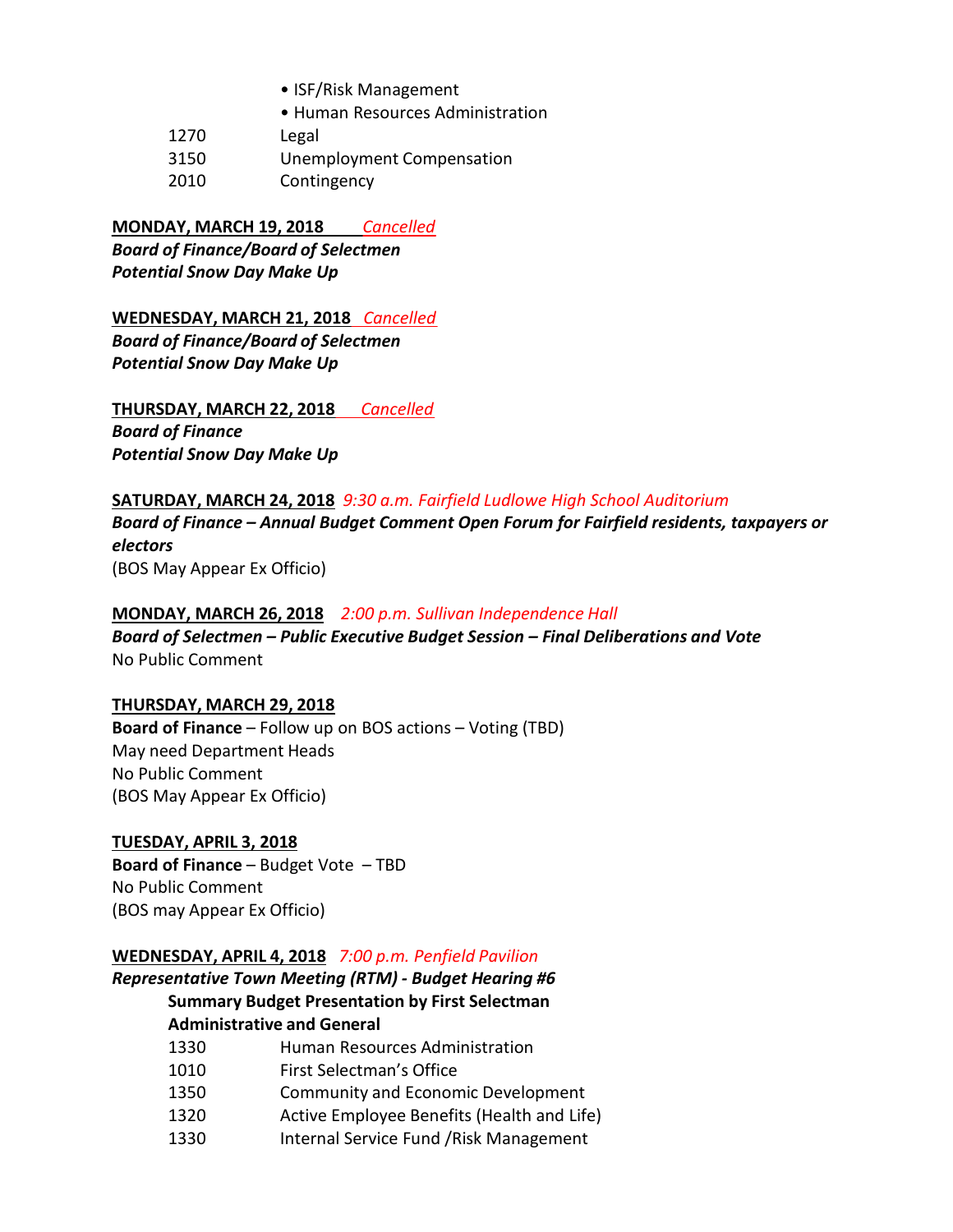| 2010                      | Contingency                                   |  |
|---------------------------|-----------------------------------------------|--|
| <b>Finance</b>            |                                               |  |
| 3030                      | Purchasing                                    |  |
| 1050                      | <b>Administrative Services</b>                |  |
| 3010                      | Finance                                       |  |
| 2020                      | <b>Fund Balance</b>                           |  |
| 3050                      | Assessor                                      |  |
| 3090                      | <b>Tax Collector</b>                          |  |
| 10030                     | Debt Service                                  |  |
| 3110                      | <b>Information Technology</b>                 |  |
| <b>Board of Education</b> |                                               |  |
| 8010                      | <b>Board of Education Budget</b>              |  |
| 11030                     | <b>Health and Welfare Services</b>            |  |
| <b>Retiree</b>            |                                               |  |
| 1310                      | OPEB                                          |  |
| 1310                      | Pension                                       |  |
| <b>Public Safety</b>      |                                               |  |
| 4010                      | Fire                                          |  |
| 12604010                  | Self-Supporting-Regional Fire Training School |  |
| 4150                      | <b>Emergency Communications</b>               |  |
| 4030                      | Police                                        |  |
|                           |                                               |  |

# **THURSDAY, APRIL 5, 2018** *7:00 p.m. Penfield Pavilion*

# *Representative Town Meeting (RTM) - Budget Hearing #7*

# **Miscellaneous: Not for Profit Organizations**

| 2130                              | Pequot Library                      |  |
|-----------------------------------|-------------------------------------|--|
| 2250                              | Fairfield Museum and History Center |  |
| <b>Health and Welfare</b>         |                                     |  |
| 6010                              | Health                              |  |
| 6050                              | <b>Human and Social Services</b>    |  |
| <b>Administrative and General</b> |                                     |  |
| 1230                              | Conservation                        |  |
| 1270                              | Legal Services                      |  |
| 1040                              | <b>FAIR TV</b>                      |  |
| 1070                              | <b>Registrar of Voters</b>          |  |
| 1110                              | Town Planning and Zoning            |  |
| <b>Public Works</b>               |                                     |  |
| 5050                              | <b>Building</b>                     |  |
| 5011                              | <b>Public Works Administration</b>  |  |
| 5030                              | <b>Public Works Operations</b>      |  |
| <b>Culture and Recreation</b>     |                                     |  |
| 7010                              | Library Main Branch                 |  |
| 7011                              | Library Fairfield Woods Branch      |  |
| 7030                              | <b>Penfield Pavilion Complex</b>    |  |
| 7050                              | Parks and Recreation                |  |
| 7070                              | <b>Waterfront and Marina</b>        |  |
| 7111                              | Carl Dickman Golf Course            |  |